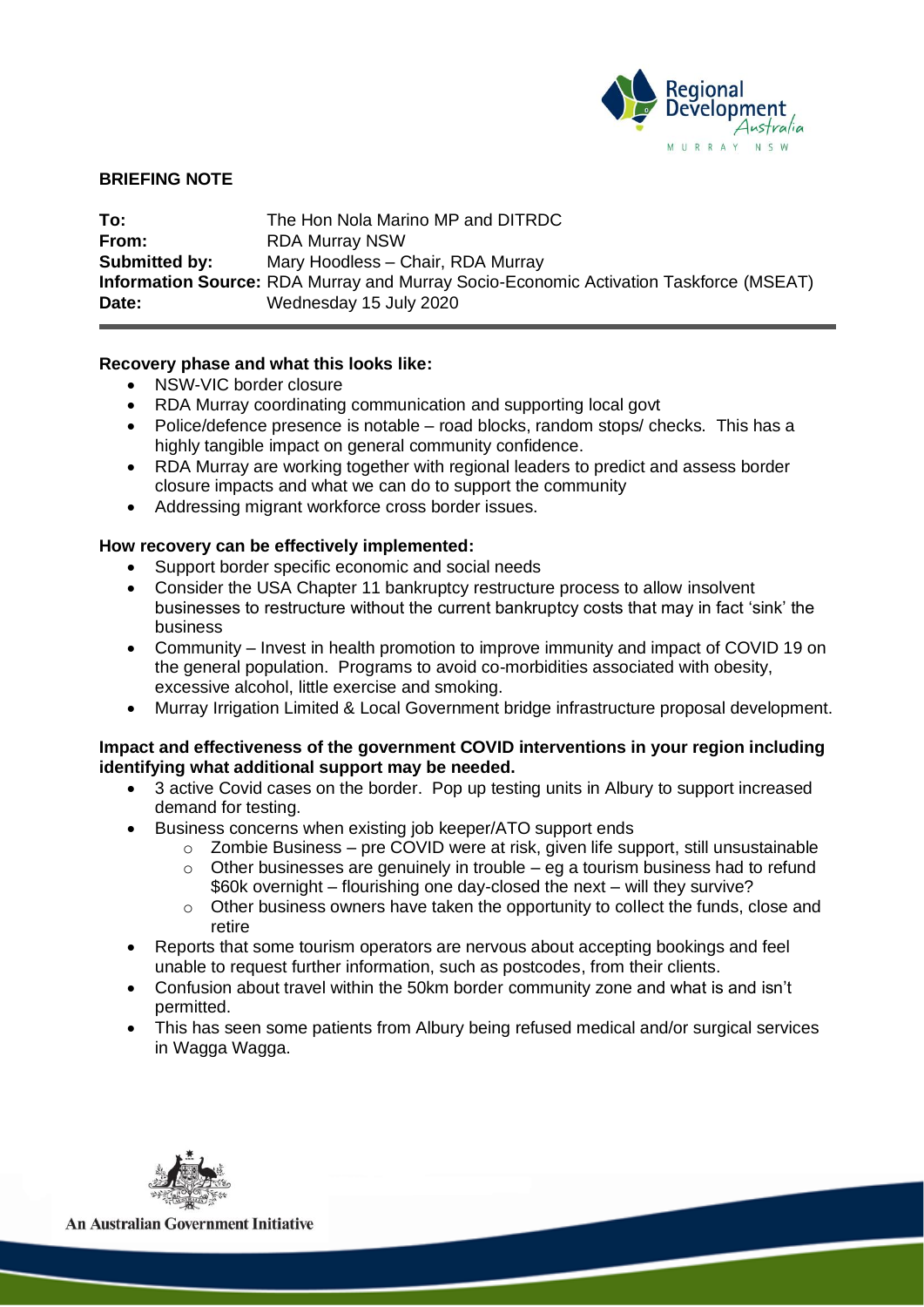

- NSW Small Business Commissioner has seen the number of requests for mediation in retail lease disputes more than quadruple, however, evidence suggests most landlords are being receptive and accommodating.
- Echuca-Moama residents are still experiencing delays of up to two hours at the border crossing. Police are working to streamline this and encouraging residents to stagger opening times for business to reduce the peak demand on the bridge crossing.

## **Issues in your region with logistics particularly with any tightening in the supply chain or supply chain shortages**

- Getting supply of farming chemicals due to closures in China early on is still a problem and a bigger problem now than previously because of seasonal needs and that there is a crop this year.
- Deliveries which would normally come from Victoria are being impacted by the border closure, some couriers are unwilling to cross into NSW to avoid delays or are waiting until much later in the day to avoid traffic jams.
- Availability of some equipment and vehicles is poor or non-existent due to Covid related production disruption in China. In automotive, there is limited availability of Toyota HiLux and Ford Ranger models. A North Coast Toyota dealer has reported a 75% activity cut in pre-sales. Blacklocks Automotive in Albury are reporting shortages of prestige models. While there is still time on the \$150K write off this has hampered or prevented some from taking advantage of that opportunity.
- Shipping lanes are working OK but slower and there is potential for a blockage to build in Sydney if Melbourne is avoided due to border closures

# **Business confidence across your region and good news stories**

COVID Response

- Business confidence is negative with expected polarisation and severity of impacts expected with border closures
- Henty Field Days (September 22 to 24) also cancelled, the event brings 60,000 visitors and \$92 million to the local economy.
- Deniliquin Ute Muster 2020 (October 2 3) has been cancelled, the event brings 20,000 visitors and \$15 million into the local economy.
- Tourism promotion unlikely to pay off at this time, focus is on building awareness of destinations for when people can travel freely again. Local communities are being encouraged to support businesses struggling due to reduced tourism.
- Agriculture sector continues to be buoyant with season.

Getting On With It

- Communications have focussed on information about permits and bridge and ferry closures. We have seen a more than 300% increase in interaction with our Facebook page as people seek this information.
- Community attitudes have become more positive since permit system has launched. Attitudes to Police largely positive on NSW side of border. Issues with traffic congestion on Vic side of border.



**An Australian Government Initiative**